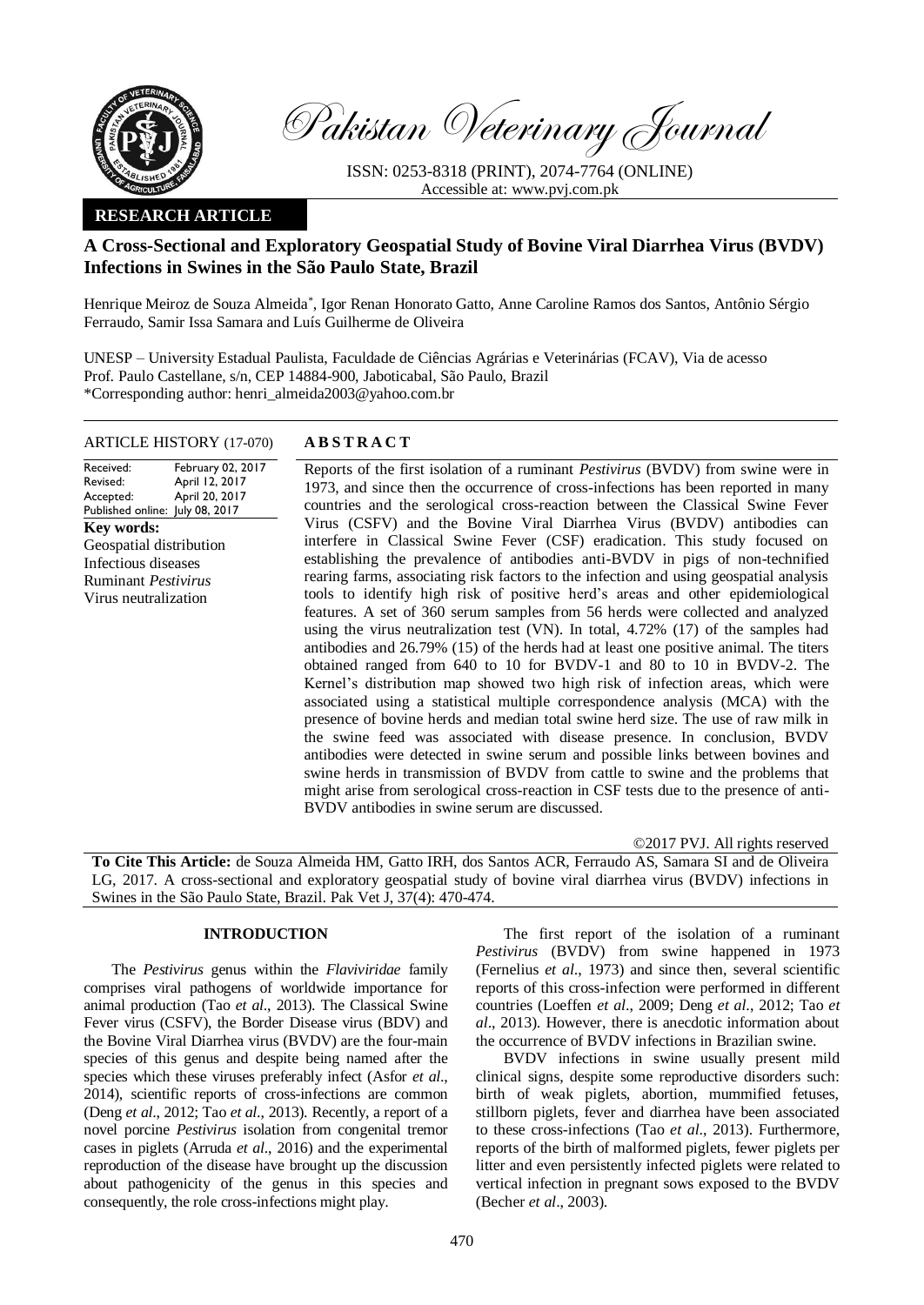Infected cattle are pointed out as the main infection source of BVDV to swine (Wieringa-Jelsma *et al*., 2013). In addition, BVDV is widespread in Brazilian cattle herds, several studies show figures that range from 43% to 57.56%, and even reaching 66.32% of herd level prevalence in some regions (Samara *et al*., 2004; Quincozes *et al*., 2007; Almeida *et al*., 2013). In the light of such high prevalence in cattle herds it is very likely that swine BVDV infection occur in Brazilian swine herds, even though there are few or almost no data about BVDV infections in swine as far as the authors know.

The presence of antibodies anti-BVDV in swine serum can lead to misinterpretations or even false positive CSFV results in serological tests, hindering official CSF surveillance actions and causing troubles in official eradication programs (Loeffen *et al*., 2009; Tao *et al*., 2013). Since the main action in CSF outbreaks is the slaughter of positive animals or even the entire herd, a correct diagnosis is of utter importance to prevent unnecessary sanitary slaughter. In addition, false positive results bring the need of more specific confirmatory tests to differ real CSF outbreaks from putative BVDV infections, delaying the decision-making process and increasing surveillance programs expenses (De Smit *et al*., 1999).

In view of the lack of data about BVDV infection in swine, altogether with the fact that some features of this cross-infection remain quite unclear and the importance of serological cross-reaction between BVDV and CSFV antibodies in serological tests, more studies about this type of infection are required. This research focused on assessing the prevalence of anti-BVDV antibodies in swine herds, associating risk factors to the infection and using geospatial analysis tools to identify potential geospatial feature involved in the disease distribution.

#### **MATERIALS AND METHODS**

**Sample design:** Serum samples of 360 swine from 56 different herds were collected during the years of 2014 and 2015, in different 12 municipalities (Jaboticabal, Taiúva, Taiaçu, Guariba, Pradópolis, Ibitinga, Borborema, Itápolis, Motuca, Monte Alto, Taquaritinga and Santa Ernestina) of the northeastern region of the state of São Paulo. The choice of the sampled herds was by convenience (not random) and the only criteria used in the selection were the low adoption of techniques and biosecurity measures in the production site, since the animals of such farms were our target population. All samples came from a CSF-free zone recognized by OIE (OIE, 2016), so consequently all sampled animals were free of CSFV infection.

If the herd had five or less animals, all had samples collected, however in larger herds, 10% of the animals were randomly chosen and sampled. In order to achieve a representative sample size, we used the following equation:

$$
n = \frac{z^2.p.q}{d^2}
$$
 (Thrustield, 2010)

In which:  $n =$ sample size,  $Z =$  normal standard deviation,  $p =$  disease's expected prevalence,  $q = 1 - p$ ; and  $d =$  maximum admitted error value. An expected prevalence of 6% value according to a 5.34% prevalence found in industrial finisher animals (Gatto *et al*., 2015). The obtained value (n) was adjusted (na) to the regional population size (N), by the equation:

$$
na = \frac{n \times N}{n+N}
$$
 (Thrusfield, 2010)

The *N* value used was 4,100 animals, according to the regional swine population published in the São Paulo state animal census (São Paulo, 2008). Only animals with more than two months old were included in this study. The blood samples collected were centrifuged and the serum was spared and stored at -20<sup>°</sup>C in micro tubes until usage.

**Risk factor association:** For the risk factor analysis, we used epidemiological information regarding the 56 sampled herds (each herd was a single unit for this analysis), gathered in an interview with the herd owner before the sample collection. The questionnaire approached questions related to variables that might be involved with the presence of infection (Table 2).

**Virus neutralization test:** The anti-BVDV antibodies presence was assessed through the VN assay described in the *Manual of Diagnostic Tests and Vaccines for Terrestrial Animals* (OIE, 2015) using MDBK (*Madine Darby Bovine Kidney*) tissue culture cells and both cytopathic strains Singer (BVDV-1) and VS253 (BVDV-2) in a 100 TCID50 (50% Tissue culture infective dose*)* concentration. The positive samples were those in which occurred total neutralization of the 100  $TCID_{50}$  in a dilution higher than 1:10. The antibody titer considered was the reciprocal of the highest dilution in which there were total neutralization of the viral dose, and the final titer obtained by the geometric mean of the four results.

**Geospatial analysis:** The geographical coordinates of the sampled herds was obtained in the South American Geodesic system (SAD 69) format, using GPS device model GPSMAP® 60Cx. After the VN results, herds with at least one positive animal had, the geographical coordinates subjected to the Kernel intensity estimator tool, in the software Terraview® version 4.2.2.

**Data analysis:** All prevalence values found had the respective confidence interval (CI 95%) calculated using the methodology described by Thrusfield (2010). In order to detect association between the variables investigated and BVDV infections, it was used the Fisher's exact test (95%), and further on the Odds Ratio (OR) values and the CI 95% were calculated.

Continuous variables such: bovine herd size, swine herd size, total number of sows, total number of piglets, total number of boars, goat herd size and sheep herd size, were all categorized in small, medium and large herd based on the means values for each category. Afterwards, the herd size and BVDV presence data were subjected to a multiple correspondence analysis (MCA) to detect associations or similarity between the variables using the Statistica® version 7 software.

This research was evaluated and approved by the institution's ethics committee and was registered under the certificate n°07998/14 on  $8<sup>th</sup>$  of May of 2014.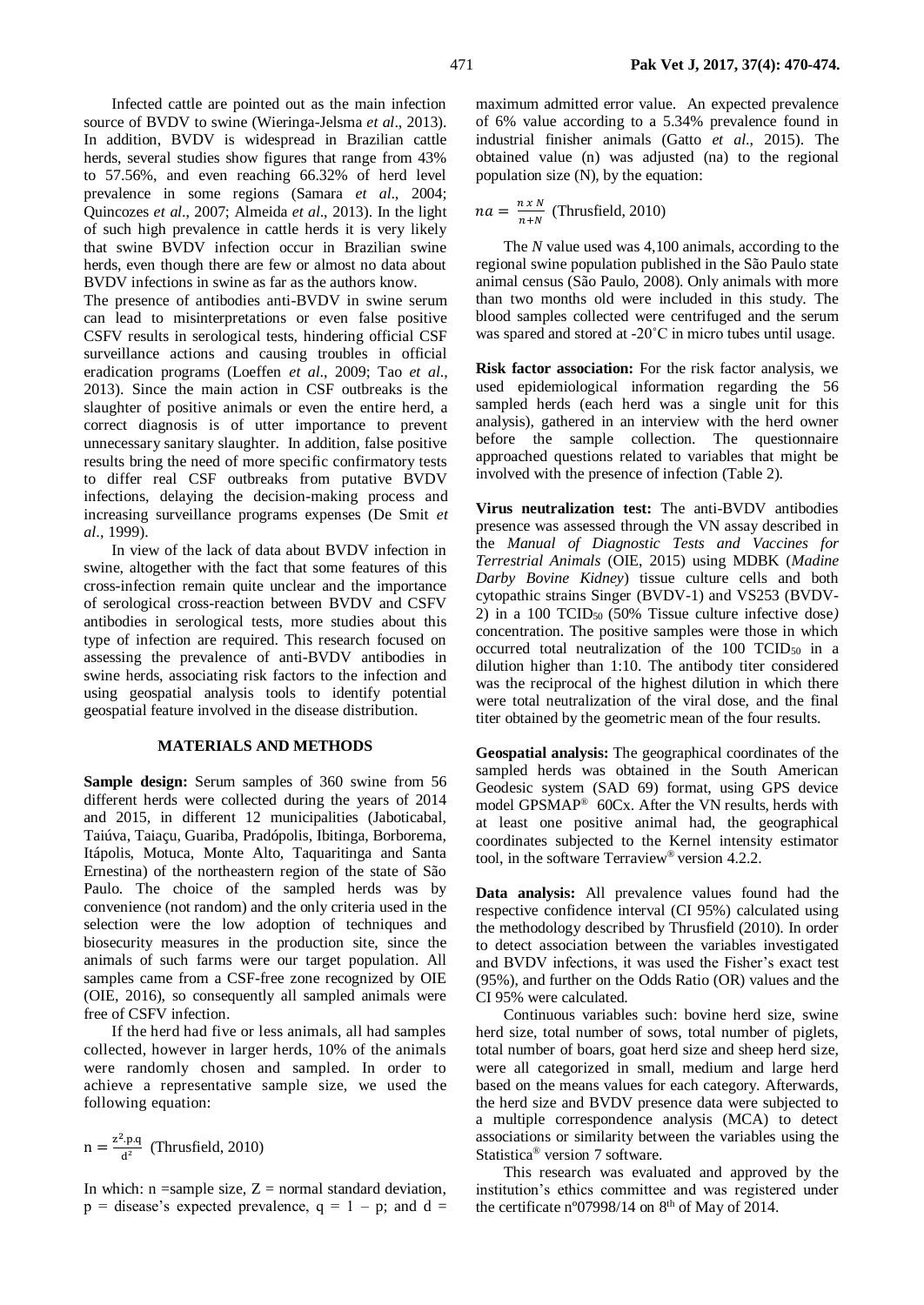#### **RESULTS**

**Prevalence results and risk factor analysis:** Out of 360 swine serum samples, 4.72% (17/360; IC 95%: 2.97- 7.43%) were positive in the VN. Table 1 presents all the prevalence values found at animal level for both genotypes. The BVDV-1 strain Singer sample's GMT ranged from 10 to 640, while in BVDV-2 strain VS253, the sample's GMT ranged from 10 to 80. In both cases, the titers obtained were predominantly low. Table 2 shows the antibody titers obtained for each sample and viral strain used. Regarding to herd level prevalence 26.79% (15/56, CI 95%: 15.19-38.38%) had at least one positive animal.

Concerning to the risk factor analysis performed, almost all variables investigated in the epidemiological questionnaire had P>0.2 when analyzed using the Fisher's exact test, being non-significant. Consequently, no potential associations between the variables investigated and disease distribution could be established by this study. The only variable that had association with the disease occurrence was the use of raw bovine milk in the feed given to swine (OR: 2.82, 95%CI 0.82-9.76; P<0.13), indicating a possible association with disease cases. More detailed data of this analysis can be check in Table 2 which presents the OR and *p* value of all variables.

**Geospatial analysis results:** The visual assessment of the map generated by the Kernel intensity estimator (Fig. 1) pointed the existence of two major areas with a higher risk of BVDV infection.

Area  $1$  – Upper left side (Fig. 1) embracing the cities of Taiúva, Taiaçu, Jaboticabal, Monte Alto and Taquaritinga.

Area 2 – Lower right side, comprising the cities of Motuca, Guariba and Pradópolis.

As an attempt to understand the presence of those areas in the map, the herds had the size and presence of infection data subjected to an exploratory MCA. The value of the general chi-squared of the test was 1463.57  $(P<0.01)$  pointing out the existence of associations between the variables.

Analyzing the residual values, it was possible to identify: a strong association (P<0.05) between BVDV-2 infection in swine and the presence of bovine herds (with more than 16 animals) within the same farm (residual value: 2.00). In addition, it was identified a moderate association (P<0.15) between BVDV-1 infection in swine and the presence of a medium swine herd size (25 to 50 animals; residual value: 1.86).

Afterwards, distribution maps of the farms with bovine herds larger than 16 animals and medium swine herd size were generated by the Kernel intensity estimator tool (Fig. 2), in an attempt to explain the areas shown in Fig. 1.

When comparing the maps, it was possible to notice a matching of areas 1 with high-risk of infection (Fig. 1) and the distribution of bovine herds with 16 animals or more (Fig. 2). Another similarity observed was also between area 1 (Figure 1) and the distribution of medium swine herd (Fig. 3).



**Fig. 1:** Map of the sampled region presenting two main high-risk of infection areas and herds with positive cases shown.



**Fig. 2:** Map of the sampled area in the northeastern regions of São Paulo state in the year of 2015 presenting the distribution of farms with bovine herds within (more than 16 animals) generated using the Kernel intensity estimator tool.



**Fig. 3:** Map of the sampled area in the northeastern regions of São Paulo state in the year of 2015 presenting the distribution of farms with medium swine herd size (25 to 50 animals) generated using the Kernel intensity estimator tool.

### **DISCUSSION**

The occurrence of BVDV infections in swine has been reported in countries worldwide, such as United States, Netherlands and China (Fernelius *et al.,* 1973; Loeffen *et al*., 2009, Deng *et al*., 2012) and as far as the authors know this might be one of the first reports of BVDV infections in Brazilian swine.

The prevalence values found in this study, 4.72% at animal level and 26.79% at herd level, differ from the values found by Loeffen *et al*. (2009), who found 2.5% prevalence in sows, 0.42% in finisher pigs and 11% of sow herds and by O'Sullivan *et al*. (2011) did not detect positive swine in the state of Ontario Canada.

An important feature of BVDV infections is that bovines are the main host of BVDV (Ridpath, 2010; Tao *et al*., 2013) and the direct contact with swine is the main transmission pathway of BVDV between these two species (Terpstra and Wensvoort, 1988; Jelsma *et al*., 2013). Consequently, the prevalence of BVD in bovine herds is pointed as directly related to presence of infections in swine (Loeffen *et al*., 2009; O'Sullivan *et al*., 2011; Deng *et al*., 2012).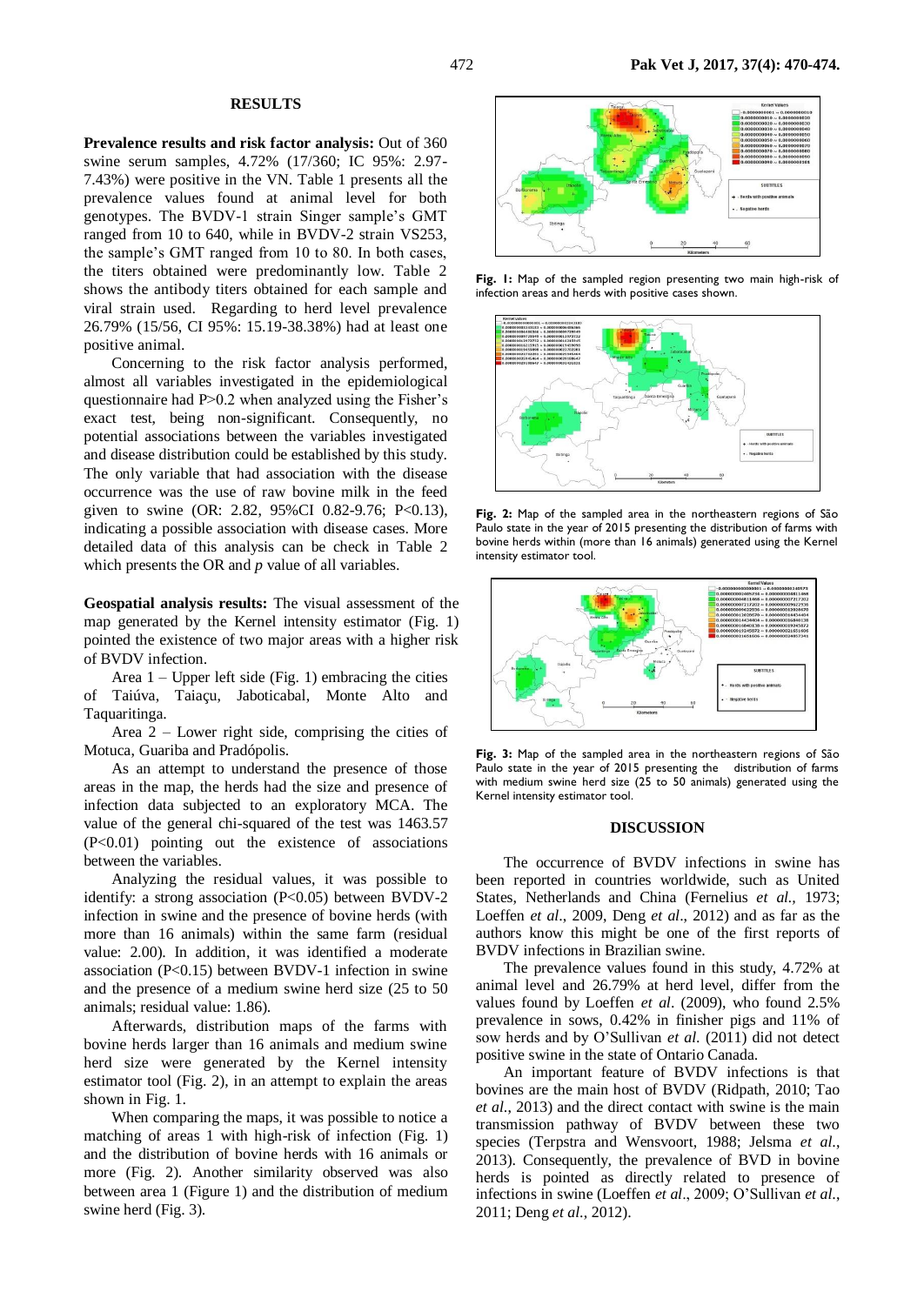**Table 1:** The obtained prevalence values and respective CI 95% of BVDV infection at animal and herd levels

|            |                                                                | Positive/ |        | Confidence                |  |  |
|------------|----------------------------------------------------------------|-----------|--------|---------------------------|--|--|
|            | Genotype                                                       | Tested    |        | Prevalence Interval (95%) |  |  |
|            | Animal level BVDV-1 Singer                                     | 7/360     | 1.94%  | 0.95%-3.96%               |  |  |
|            | <b>BVDV-2 VS253</b>                                            | 11/360    | 3.06%  | $1.71\% - 5.39\%$         |  |  |
|            | Total                                                          | 17/360*   | 4.72%  | 2.97%-7.43%               |  |  |
| Herd level |                                                                | 15/56     | 26.79% | 15.19%-38.38%             |  |  |
|            | * - One samples were positive for both genotypes of the virus; |           |        |                           |  |  |

however, it was counted only once in the total prevalence.

**Table 2:** Antibody titers and Geometric Mean Titer (GMT) obtained by all four VN assays using BVDV-1 strain Singer and BVDV-2 strain VS253

| Virus         | Sample ID      | $l^{\circ}$ test | $2^{\circ}$ test | $3^\circ$ test | $4^\circ$ test | GMT   |
|---------------|----------------|------------------|------------------|----------------|----------------|-------|
| <b>BVDV-I</b> |                | 20               | 10               | 10             | 10             | 11.89 |
|               | $\overline{2}$ | 20               | 40               | 80             | 80             | 47.57 |
|               | 3              | 40               | 40               | 20             | 80             | 40    |
|               | 4              | 10               | 10               | 10             | 20             | 11.89 |
|               | 5              | 10               | 10               | 10             | 10             | 10    |
|               | 6              | 10               | 10               | 10             | 10             | 10    |
|               | $7*$           | 640              | 640              | 1280           | 320            | 640   |
| BVDV-2        | I              | 20               | 10               | 10             | 10             | 11.89 |
|               | $\overline{2}$ | 10               | 10               | $\overline{0}$ | 10             | 10    |
|               | 3              | 10               | 10               | 10             | 10             | 10    |
|               | 4              | 10               | 10               | 10             | 10             | 10    |
|               | 5              | 10               | 10               | 10             | 10             | 10    |
|               | $6*$           | 160              | 80               | 80             | 40             | 80    |
|               | 7              | 10               | 10               | 10             | 10             | 10    |
|               | 8              | 10               | 10               | 10             | 10             | 10    |
|               | 9              | 10               | 10               | 10             | 10             | 10    |
|               | 10             | 10               | 10               | 10             | 10             | 10    |
|               | Ħ              | 10               | 10               | 10             | 10             | 10    |

**\* -** The same sample was reagent to both species.

In Brazil, BVDV is widespread among cattle herds (Quincozes *et al*., 2007, Almeida *et al*., 2013), and the prevalence data of the same region in which samples were collected for this study showed a 56.49% BVD prevalence in cattle (Samara *et al*., 2004). The high prevalence value among cattle could be responsible for more prevalent BVDV infection found in this study than the ones found by Loeffen *et al*. (2009) in the Netherlands, where there is an effective BVD eradication program since 1997 (Mars and Maanen, 2005). On the other hand, the absence of BVD infection in swine from the state of Ontario, Canada is counter intuitive since BVD still prevalent in Canadian cattle herds (Taylor *et al*., 1995; O´Sullivan *et al*., 2011). This fact could be related to the adoption of biosecurity measures by most of the farms in Ontario reducing close contact between swine and cattle (O'Sullivan *et al*., 2011).

All sampled farms in this study had poor or no adoption of biosecurity practices. Thus, in several farms,

swine and ruminants were in close contact resulting in higher prevalence values found and highlighting the critical role of biosecurity measures in avoiding interspecies transmission of pathogens.

Regarding the risk factor analysis, the only variable that had a significant association with the presence of the disease (P*<*0.2) was adding bovine raw milk in the swine feed (Table 3). This practice is known to be another transmission pathway of BVDV from cattle to swine (Terpstra and Wensvoort, 1988), due to the large number of viral particles present in the milk of infected cattle (Lindberg, 2003; Mars and Maanen, 2005; Fulton *et al*., 2013). However, since the P<0.2 this association must be interpreted with caution.

As for the other variables analyzed, a limitation of the study could explain the lack of risk factor association, since all selected herds came from small farms, what implied in very similar rearing conditions among all the sampled herds, what could have had a negative effect in the risk factor association.

Geospatial mapping tools have an increasing importance in epidemiology investigations due to its potential to assess geographical links between disease's outbreaks and cases distribution. The Kernel's intensity maps generated in this study showed an overlapping between the cattle herds presence and the areas of highrisk of BVDV positive swine herds (Fig. 1 & 2).

This fact is reinforced by a strong association (P<0.05) found in MCA between BVDV-2 positive swine herds and the presence of cattle within the same farm and by the moderate association  $(P<0.15)$  between medium swineherds and BVDV-1 infections. Both findings allowed the authors to point that the proximity of cattle and swine herds in this study could have been involved in the occurrence and prevalence of BVDV infections in swine.

In addition, the area 2 shown in the Kernel map is a settlement of small farms most of them with poor adoption of biosecurity measures. In such farms, keeping cattle and swine in the same pen, barn or pasture is a common practice. As it was earlier mentioned in this section this kind of mixed farming practices are associated with the presence of BVDV infections in swine (O'Sullivan *et al*., 2011; Tao *et al*., 2013) while, the species specialization of farms reduces the odds of this type of infections (Loeffen *et al*., 2009).

**Table 3:** Univariate statistical analysis for the association between the investigated variables and the presence of BVDV-1 infections. The odds ratio (OR) at 95% CI and the *p* values obtained by the two-tailed Fisher's exact (P<0.05) are presented

| Investigated variables                                                  | Exposed     | <b>Exposed herds</b> | OR (CI 95%)         | P value (two-  |
|-------------------------------------------------------------------------|-------------|----------------------|---------------------|----------------|
|                                                                         | herds (%)   | with positive cases  |                     | tailed Fisher) |
| Presence of ruminants within the same farm                              | 44 (78.57%) | 12                   | 1.125 (0.26-4.87)   | 00. ا          |
| Presence of dairy cattle in the farm                                    | 23 (41.07%) |                      | $0.64(0.19-2.20)$   | 0.5510         |
| Introduction of new bovines in the farm during the last 6 months        | 13(23.21%)  |                      | $0.775(0.18-3.31)$  | 1.00           |
| Introduction of new goats and ewes in the farm during the last 6 months | 5(8.93%)    |                      | $0.66(0.07-6.43)$   | 1.00           |
| Introduction of new swine in the herd during the last 6 months          | 22 (39.29%) | 6                    | $1.04(0.31-3.49)$   | 00.1           |
| Presence of cattle in the surrounding farms                             | 47 (83.93%) | 14                   | 3.39 (0.39-29.75)   | 0.4184         |
| Presence of goats and ewes herds in the surrounding farms               | 29 (51.79%) |                      | $0.76(0.23-2.47)$   | 0.7655         |
| Occurrence of reproductive disorders in the swine herd                  | 15 (26.78%) |                      | $0.33(0.07 - 1.69)$ | 0.3064         |
| Occurrence of reproductive disorders in ruminants                       | 8(14.28%)   |                      | $0.35(0.04-3.09)$   | 0.4276         |
| Occurrence of reproductive disorders in ruminants or swine in the       | 4(7.14%)    |                      | $0.90(0.09-9.44)$   | 00. ا          |
| surrounding herds                                                       |             |                      |                     |                |
| Addition of raw bovine milk in the swine feed                           | 27 (48.21%) | 10                   | 2.82 (0.82-9.76)    | 0.1334         |
| The same person dealing with ruminants and swine                        | 44 (78.57%) | 13                   | 2.10 (0.40-10.92)   | 0.4809         |
| Use of BVD vaccines in cattle                                           | 5(8.93%)    |                      | 0.00                | 0.3093         |